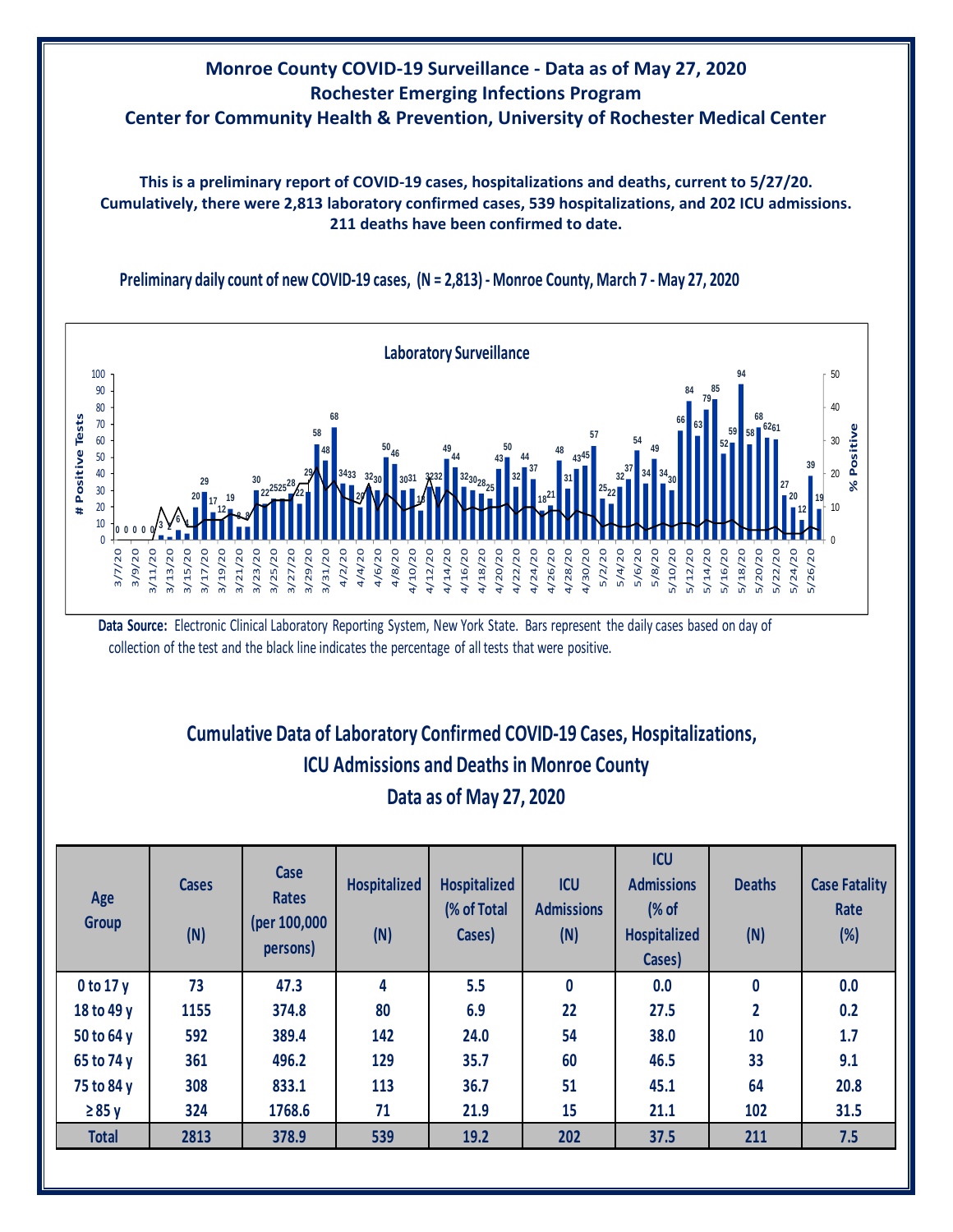## **Monroe County COVID-19 Surveillance - Data as of May 27, 2020 Rochester Emerging Infections Program Center for Community Health & Prevention, University of Rochester Medical Center**



## **Preliminary Weekly Reporting of COVID-19 Cases by MMWR Week**

**Data Source:** Electronic Clinical Laboratory Reporting System, New York State. Bars represent the weekly cases based on day of collection of the test and the black line indicates the percentage of all tests that were positive.